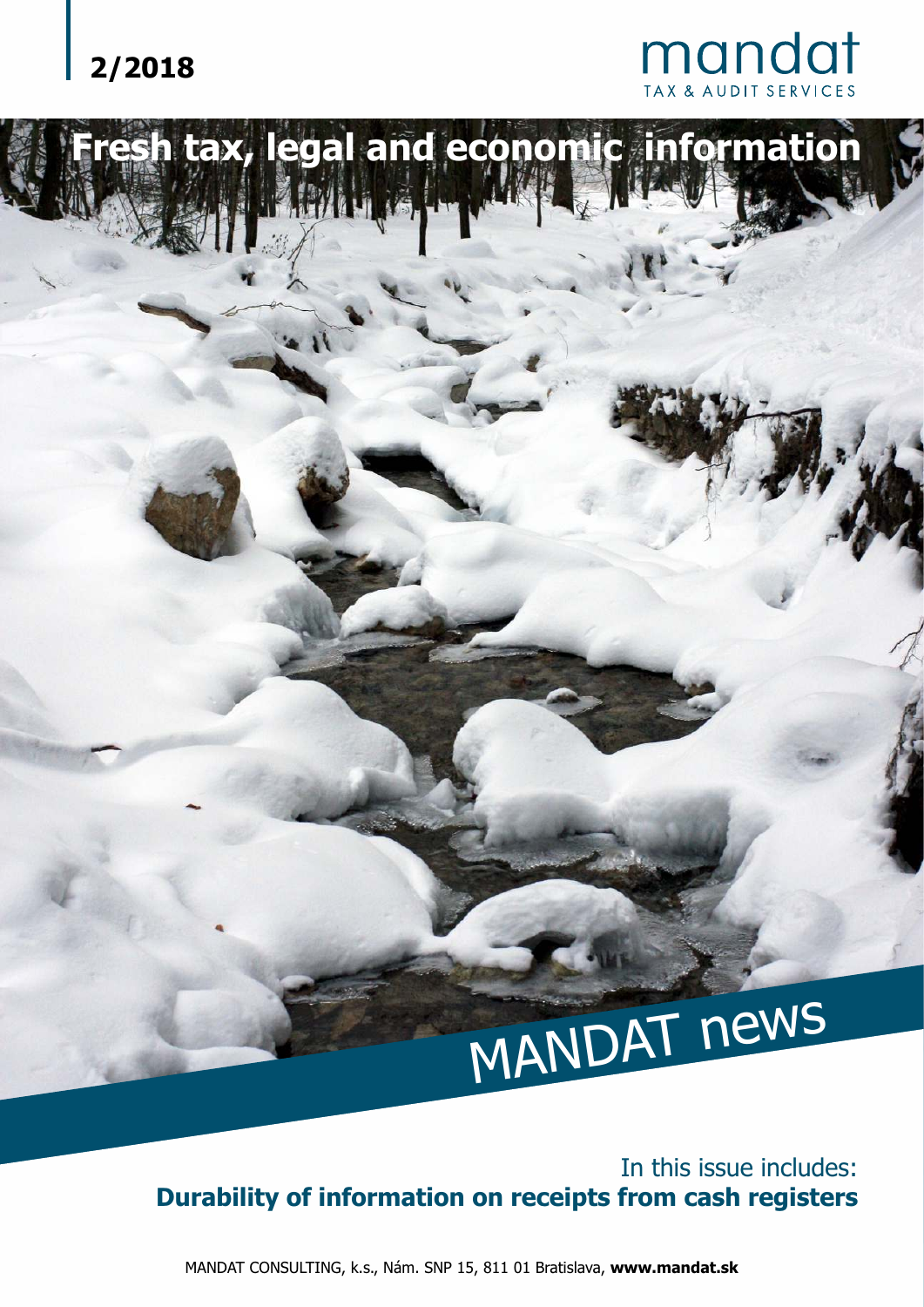# mandat

## **DURABILITY OF INFORMATION ON RECEIPTS FROM CASH REGISTERS**

During our audits, we often encounter situations when various accounting transactions, material consumption, fuel consumption, revenues from sales, etc. are supported by receipts from electronic cash registers ("ECR") and/or virtual cash registers ("VCR"). These documents are printed on thermal paper, since it is fast and inexpensive printing technology. After a short time, however, the information printed on thermal paper fades and becomes illegible.

Based on Section **4(2)(b)(8) of Act No. 289/2008 Coll.** on Use of Electronic Cash Registers, as amended, users of cash registers (electronic or virtual cash registers) are obliged to use a high-quality thermal paper. But even the best thermal paper cannot guarantee durability of the printed information, if the receipts are stored under the following conditions:

- **a) Temperature outside of the range from 18 to 25 °C**
- **b) Storage in wet or humid environment (60 %)**
- **c) Contact with adhesives, e.g. on adhesive tapes**
- **d) Contact with PVC, e.g. with transparent file protecting film**
- **e) Contact with bleaching substances, as used e.g. in bleached office paper**
- **f) Contact with plasticizers, e.g. in a leatherette wallet**
- **g) Contact with solvents, e.g. those used in stamp colours**
- **h) Use of colour highlighters**

Please note Section (8) of Act No. 431/2002 Coll., on Accounting, pursuant to which an accounting entity is obliged to keep the accounting records in a correct, complete, demonstrable manner and in a way, which guarantees durability of accounting records. An appropriate way to eliminate the risk that a certain cost/expense could be disputed by inspection authorities, is to make a copy of such a receipt. This may be, however, a time-consuming and costly solution.



### **Important dates**

Overview of important dates in the February 2018 can be found on our website:**http://www.mandat.sk**



Marian Vojtek

**T** 

m.

e-mail: **marian.vojtek@mandat.sk** Tel.: +421 2 571042-22